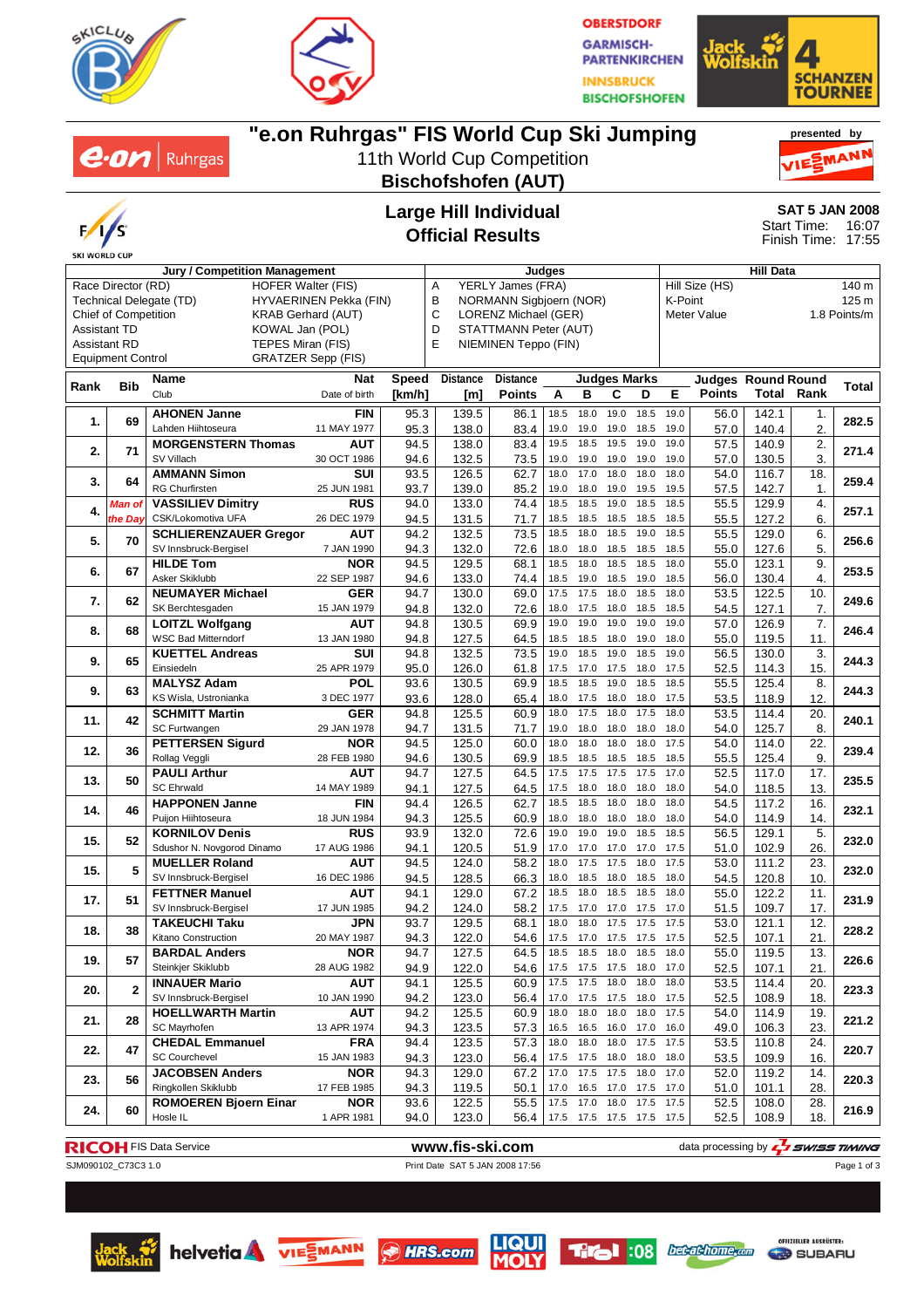



**OBERSTDORF GARMISCH-PARTENKIRCHEN INNSBRUCK BISCHOFSHOFEN** 





## **"e.on Ruhrgas" FIS World Cup Ski Jumping**

11th World Cup Competition **Bischofshofen (AUT)**





#### **Large Hill Individual Official Results**

**SAT 5 JAN 2008** 16:07 17:55 Start Time: Finish Time:

|      |     | <b>Name</b>                   | <b>Nat</b>    | Speed  | <b>Distance</b> | <b>Distance</b> |      |                | <b>Judges Marks</b>      |           |      | <b>Judges Round Round</b> |       |      |       |
|------|-----|-------------------------------|---------------|--------|-----------------|-----------------|------|----------------|--------------------------|-----------|------|---------------------------|-------|------|-------|
| Rank | Bib | Club                          | Date of birth | [km/h] | [m]             | <b>Points</b>   | A    | в              | С                        | D         | Е    | <b>Points</b>             | Total | Rank | Total |
|      |     | <b>STOCH Kamil</b>            | <b>POL</b>    | 93.3   | 122.5           | 55.5            | 17.5 | 17.5           | 17.5                     | 17.5 17.5 |      | 52.5                      | 108.0 | 28.  |       |
| 25.  | 39  | <b>LKS Poroniec</b>           |               |        |                 |                 |      |                |                          |           |      |                           |       |      | 216.0 |
|      |     |                               | 25 MAY 1987   | 93.9   | 122.5           | 55.5            | 17.5 | 17.5           | 17.5                     | 17.5      | 17.5 | 52.5                      | 108.0 | 20.  |       |
| 26.  | 44  | <b>LAZZARONI David</b>        | <b>FRA</b>    | 93.9   | 122.0           | 54.6            | 17.5 | 18.0           | 17.5                     | 18.0      | 17.5 | 53.0                      | 107.6 | 30.  | 213.8 |
|      |     | US. Autrans                   | 4 FEB 1985    | 93.9   | 121.5           | 53.7            | 17.5 | 17.5           | 17.5                     | 17.5      | 17.0 | 52.5                      | 106.2 | 24.  |       |
| 27.  | 27  | <b>JANDA Jakub</b>            | <b>CZE</b>    | 93.9   | 122.0           | 54.6            | 18.0 | 18.0           | 17.5                     | 18.0      | 17.5 | 53.5                      | 108.1 | 27.  | 213.0 |
|      |     | Dukla Frenstat P.R.           | 27 APR 1978   | 94.2   | 120.5           | 51.9            | 17.5 | 18.0           | 17.5                     | 18.0 17.5 |      | 53.0                      | 104.9 | 25.  |       |
| 28.  | 45  | <b>CIKL Martin</b>            | <b>CZE</b>    | 94.3   | 123.0           | 56.4            | 17.5 | 17.5           | 18.0                     | 17.0      | 18.0 | 53.0                      | 109.4 | 25.  | 211.0 |
|      |     | Dukla Liberec                 | 17 AUG 1987   | 94.1   | 119.5           | 50.1            | 17.0 | 17.0           | 17.5                     | 17.0 17.5 |      | 51.5                      | 101.6 | 27.  |       |
|      |     | <b>HAUTAMAEKI Matti</b>       | <b>FIN</b>    | 93.7   | 122.5           | 55.5            | 17.5 | 18.0           | 17.5                     | 18.0      | 17.5 | 53.0                      | 108.5 | 26.  |       |
| 29.  | 58  | Puijon Hiihtoseura            | 14 JUL 1981   | 94.2   | 119.5           | 50.1            | 17.5 | 17.0           | 17.0                     | 17.0      | 17.0 | 51.0                      | 101.1 | 28.  | 209.6 |
|      |     | <b>KOUDELKA Roman</b>         | <b>CZE</b>    | 93.6   | 126.5           | 62.7            | 18.5 | 18.5           | 18.5                     | 18.5      | 18.0 | 55.5                      | 118.2 | 15.  |       |
| 30.  | 59  | LSK Lomnice nad Popelkov      | 9 JUL 1989    | 93.7   | 121.5           | 53.7            | 11.0 | 11.0           | 9.0                      | 10.5      | 9.0  | 30.5                      | 84.2  | 30.  | 202.4 |
|      |     |                               |               |        |                 |                 |      |                |                          |           |      |                           |       |      |       |
|      |     | Not qualified for Final Round |               |        |                 |                 |      |                |                          |           |      |                           |       |      |       |
|      |     | <b>KOFLER Andreas</b>         | <b>AUT</b>    | 94.3   | 121.5           | 53.7            |      | 17.5 17.0      | 18.0                     | 18.0      | 18.0 | 53.5                      | 107.2 | 31.  |       |
| 31.  | 66  | SV Innsbruck-Bergisel         | 17 MAY 1984   |        |                 |                 |      |                |                          |           |      |                           |       |      | 107.2 |
|      |     | DAMJAN Jernej                 | <b>SLO</b>    | 93.5   | 122.0           | 54.6            | 17.5 | 17.0           | 17.5                     | 18.0      | 17.5 | 52.5                      | 107.1 | 32.  |       |
| 32.  | 61  | SSK Ilirija                   | 28 MAY 1983   |        |                 |                 |      |                |                          |           |      |                           |       |      | 107.1 |
|      |     | <b>TOCHIMOTO Shohhei</b>      | <b>JPN</b>    | 94.1   | 122.0           | 54.6            |      | 17.5 17.5 17.5 |                          | 18.0 17.5 |      | 52.5                      | 107.1 | 32.  |       |
| 32.  | 26  | Sjoshi Gaken High School      | 21 DEC 1989   |        |                 |                 |      |                |                          |           |      |                           |       |      | 107.1 |
|      |     | <b>ITO Daiki</b>              |               |        | 121.5           |                 |      |                | 17.5 17.5 17.5 17.5 17.5 |           |      |                           | 106.2 | 34.  |       |
| 34.  | 48  |                               | <b>JPN</b>    | 94.1   |                 | 53.7            |      |                |                          |           |      | 52.5                      |       |      | 106.2 |
|      |     | Tsuchiya Home                 | 27 DEC 1985   |        |                 |                 |      |                |                          |           |      |                           |       |      |       |
| 35.  | 41  | <b>SPAETH Georg</b>           | <b>GER</b>    | 94.4   | 121.0           | 52.8            | 17.5 | 17.0           | 17.5                     | 17.5 17.5 |      | 52.5                      | 105.3 | 35.  | 105.3 |
|      |     | SC Oberstdorf                 | 24 FEB 1981   |        |                 |                 |      |                |                          |           |      |                           |       |      |       |
| 35.  | 40  | <b>LJOEKELSOEY Roar</b>       | <b>NOR</b>    | 94.4   | 121.0           | 52.8            | 17.5 | 17.5 17.5      |                          | 18.0 17.5 |      | 52.5                      | 105.3 | 35.  | 105.3 |
|      |     | Orkdal IL / Troenderhopp      | 31 MAY 1976   |        |                 |                 |      |                |                          |           |      |                           |       |      |       |
| 37.  | 4   | <b>SCHNEIDER Balthasar</b>    | <b>AUT</b>    | 94.9   | 121.0           | 52.8            | 17.5 | 17.0 17.0      |                          | 18.0 17.5 |      | 52.0                      | 104.8 | 37.  | 104.8 |
|      |     | SC Bregenzerwald              | 27 NOV 1984   |        |                 |                 |      |                |                          |           |      |                           |       |      |       |
| 38.  | 35  | <b>KRANJEC Robert</b>         | <b>SLO</b>    | 94.2   | 121.0           | 52.8            |      | 17.0 17.5 17.0 |                          | 17.0 17.0 |      | 51.0                      | 103.8 | 38.  | 103.8 |
|      |     | SK Triglav Kranj              | 16 JUL 1981   |        |                 |                 |      |                |                          |           |      |                           |       |      |       |
| 39.  | 54  | <b>KASAI Noriaki</b>          | <b>JPN</b>    | 93.7   | 119.5           | 50.1            | 17.0 | 17.5 17.5      |                          | 18.0 17.5 |      | 52.5                      | 102.6 | 39.  | 102.6 |
|      |     | Tsuchiya Home                 | 6 JUN 1972    |        |                 |                 |      |                |                          |           |      |                           |       |      |       |
|      | 55  | <b>KOCH Martin</b>            | AUT           | 94.6   | 120.5           | 51.9            | 17.0 | 16.5           | 17.0                     | 17.5 16.5 |      | 50.5                      | 102.4 | 40.  | 102.4 |
| 40.  |     | SV Villach                    | 22 JAN 1982   |        |                 |                 |      |                |                          |           |      |                           |       |      |       |
|      |     | <b>KOT Maciej</b>             | <b>POL</b>    | 93.3   | 120.0           | 51.0            | 17.5 | 17.0           | 17.0                     | 17.0 17.0 |      | 51.0                      | 102.0 | 41.  |       |
| 41.  | 16  | KS Start Krokiew Zakopane     | 9 JUN 1991    |        |                 |                 |      |                |                          |           |      |                           |       |      | 102.0 |
|      |     | <b>IPATOV Dimitry</b>         | <b>RUS</b>    | 93.3   | 119.0           | 49.2            | 17.0 |                | 16.5 17.0                | 17.0 16.5 |      | 50.5                      | 99.7  | 42.  |       |
| 42.  | 14  | Osvsm, Magadan                | 30 JUN 1984   |        |                 |                 |      |                |                          |           |      |                           |       |      | 99.7  |
|      |     | <b>KARELIN Pavel</b>          | <b>RUS</b>    | 93.8   | 118.5           | 48.3            |      | 17.0 17.0 17.0 |                          | 17.5 17.0 |      | 51.0                      | 99.3  | 43.  |       |
| 43.  | 43  | Nizhniy Novgorod              | 27 APR 1990   |        |                 |                 |      |                |                          |           |      |                           |       |      | 99.3  |
|      |     | <b>UHRMANN Michael</b>        | <b>GER</b>    | 94.1   | 118.5           | 48.3            | 16.5 |                | 16.5 17.0 17.0 17.0      |           |      | 50.5                      | 98.8  | 44.  |       |
| 44.  | 49  | WSV DJK Rastbuechl            | 16 SEP 1978   |        |                 |                 |      |                |                          |           |      |                           |       |      | 98.8  |
|      |     | <b>COLLOREDO Sebastian</b>    | <b>ITA</b>    | 93.0   | 117.5           | 46.5            |      |                | 16.5 17.0 16.5 17.0 17.0 |           |      | 50.5                      | 97.0  | 45.  |       |
| 45.  | 37  | G.S. Fiamme Gialle            | 9 SEP 1987    |        |                 |                 |      |                |                          |           |      |                           |       |      | 97.0  |
| 46.  |     | <b>LINDSTROEM Veli-Matti</b>  | <b>FIN</b>    | 95.1   | 117.0           | 45.6            |      |                | 16.5 16.0 16.5 17.0 17.0 |           |      | 50.0                      | 95.6  | 46.  |       |
|      | 31  | Lahden Hiihtoseura            |               |        |                 |                 |      |                |                          |           |      |                           |       |      | 95.6  |
|      |     |                               | 15 NOV 1983   |        |                 |                 |      |                | 16.0 15.5 16.0 16.5 15.5 |           |      |                           |       |      |       |
| 47.  | 30  | <b>KARPENKO Nikolay</b>       | KAZ           | 94.2   | 118.0           | 47.4            |      |                |                          |           |      | 47.5                      | 94.9  | 47.  | 94.9  |
|      |     | Almaty                        | 10 AUG 1981   |        |                 |                 |      |                |                          |           |      |                           |       |      |       |
| 48.  | 25  | <b>ROSLIAKOV IIja</b>         | <b>RUS</b>    | 94.9   | 114.5           | 41.1            |      |                | 16.5 16.0 17.0 17.0 16.5 |           |      | 50.0                      | 91.1  | 48.  | 91.1  |
|      |     | Moskva WVSM                   | 18 FEB 1983   |        |                 |                 |      |                |                          |           |      |                           |       |      |       |
| 49.  | 29  | <b>LANDERT Guido</b>          | SUI           | 94.4   | 113.0           | 38.4            | 16.0 |                | 16.0 15.5 16.5 16.0      |           |      | 48.0                      | 86.4  | 49.  | 86.4  |
|      |     | Speer Ebnat-Kappel            | 3 NOV 1985    |        |                 |                 |      |                |                          |           |      |                           |       |      |       |
| 50.  | 23  | <b>TEPES Jurij</b>            | <b>SLO</b>    | 94.6   | 109.5           | 32.1            |      |                | 16.0 16.0 16.5 16.5 16.5 |           |      | 49.0                      | 81.1  | 50.  | 81.1  |
|      |     | SD Dolomiti                   | 14 FEB 1989   |        |                 |                 |      |                |                          |           |      |                           |       |      |       |



Page 2 of 3